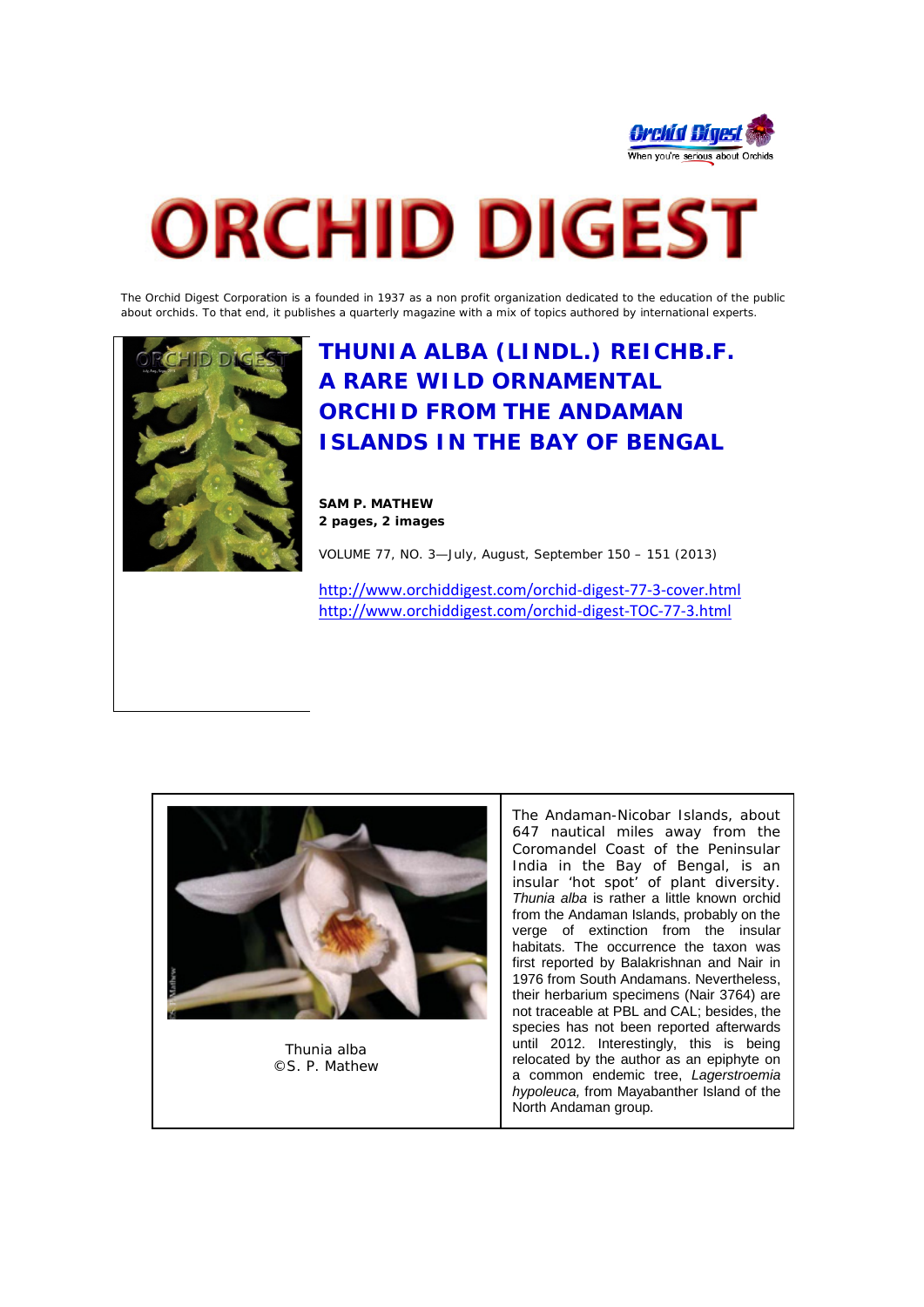## **THUNIA ALBA (LINDL.) REICHB.F. A RARE WILD ORNAMENTAL ORCHID FROM THE ANDAMAN ISLANDS IN THE BAY OF BENGAL**

SAM P. MATHEW

THE ANDAMAN-NICOBAR Islands, about 647<br>nautical miles away from the Coromandel Coast<br>of the Peninsular India in the Bay of Bengal, is<br>an insular 'hot spot' of plant diversity which covers an nautical miles away from the Coromandel Coast of the Peninsular India in the Bay of Bengal, is an insular 'hot spot' of plant diversity which covers an area of 8,249 sq km (3185 sq miles) with a coastal line of 1,962 km (1219 miles). This archipelago constitutes about 306 major islands and 206 islets and rocks and geographically occurs between the longitudes 92° 12" E to 93° 57″E and latitudes between 6° 45″ N to 13° 41″ N. Geologically, the Andaman-Nicobar Archipelago is "continental" in origin and considered as the emergent peaks of a submerged mountain range in the Bay of Bengal in continuation with the Arakan Yoma Mountains of Myanmar to the Moluccas Islands of the Indonesia. The origin of the Indian Ocean islands are mostly a result of the split up and drifting apart of the Gondwanaland which happened about 225 million years ago in the early Triassic period. The larger fragments formed the continents of Africa including Madagascar, Antarctica, Australia, and Indian Sub-Continent. The sea space left between these major land masses forms the Indian Ocean. According to Renvoize (1979), the Andaman-Nicobar Archipelago was isolated from the continental land masses of Myanmar in the north and Sumatra Island (Indonesia) in the south during Tertiary or Cretaceous periods of the Paleozoic era, and Sewell (1839) suggests the Andaman group of islands

floras, although these regions are widely separated by the sea, indicating its Gondwana connections in the remote past. The climatological features endorse a climatic climax of typical tropical lowland rainforest vegetation in the Andaman-Nicobar group of islands. It has been officially estimated that about 83% of the of the land area in these islands are covered by dense rain forest vegetation which could be designated as "humid tropics," ranging from sea level up to an altitude of 732 m (2,418 feet) at Saddle Peak, the highest point in this archipelago.

Wild orchids are one of the most fascinating ornamental groups of plants among the islands of the Andaman-Nicobar Archipelago having a wide range of distribution from hill tops to mangrove swamps at sea level. The orchid flora demonstrates a unique status as a transitional zone between South Asia and Southeast Asia coupled with multi-dimensional floristic affinities to nearer and distant geographical regions predominantly towards Northeast India, Southeast Asia, Malesia, and to the Western Ghats of the Peninsular India. According to a recent official estimation on insular orchids (Pandey & Diwakar, 2008), these islands are known to host 152 taxa including 20 endemics. About 20 taxa including 10 endemics are critically endangered and near extinction.

*Thunia alba* (Lindley) H. G. Reichenbach is a beauti-

separated from the Nicobar group probably prior to the Triassic period of the Paleozoic era. The floristic composition and phytogeographical affinities of the Andaman Islands support the geological origin of these islands from the Arakan Yoma Mountain ranges. The insular floristic composition of the Andaman Islands demonstrates more plant species common in distribution with Northeast India,<br>Bangladesh, Myanmar Bangladesh, in the north and also link with Thailand and Malay Peninsula in the east. However, the Andaman flora also have links with the Western Ghats and Sri Lanka and also towards Indo-African, Indo-Pacific



*Thunia alba*